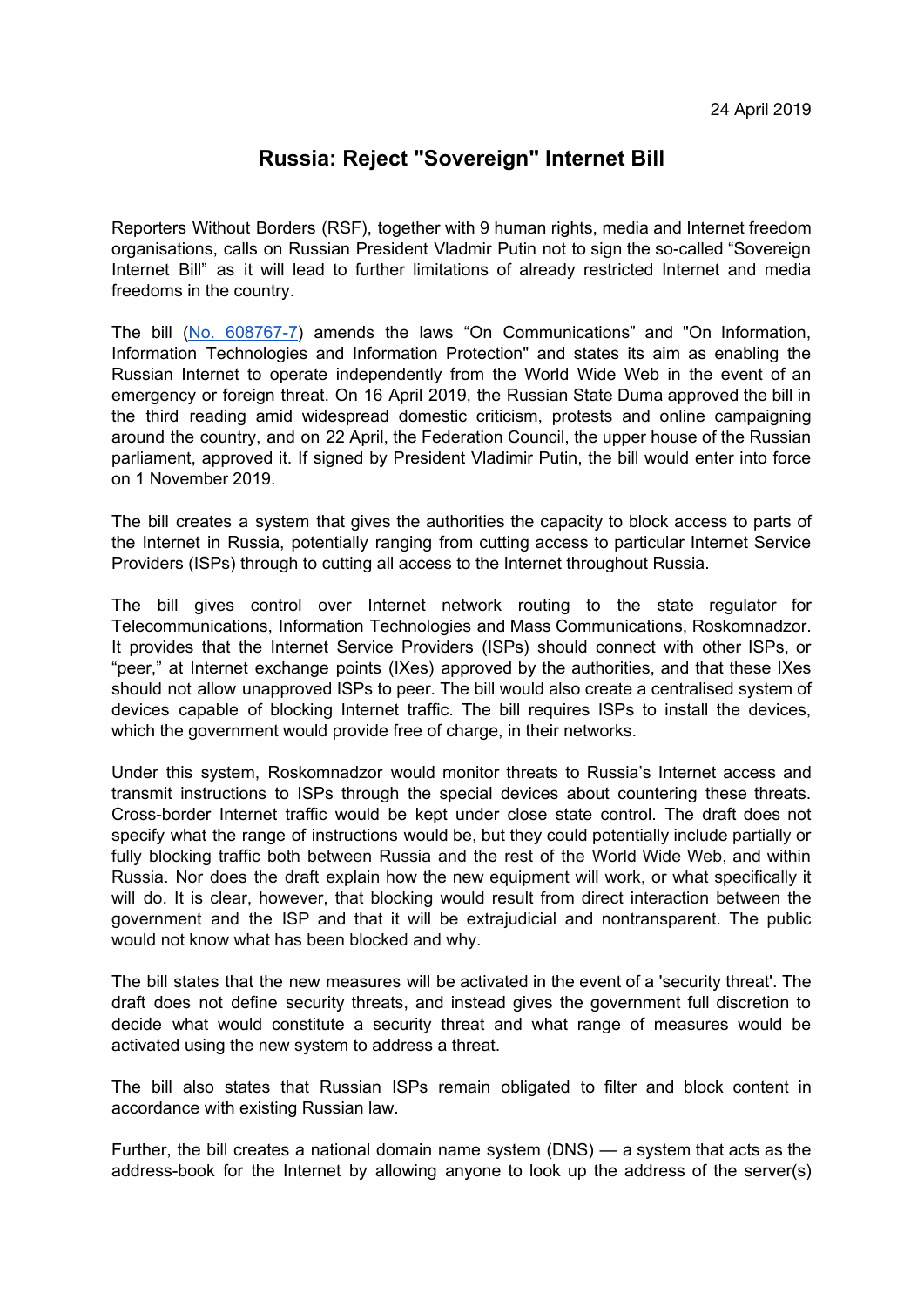hosting the URL of a website they are looking for. The bill would require Internet providers to start using the national DNS from 1 January 2021. Forcing ISP's to use the national system will give Russian authorities the ability to manipulate the results provided to the ISP outside the ISP's knowledge and control. Authorities will be able to answer any user's request for a website address with either a fake address or no address at all. This not only allows them to conduct fine-grained censorship but will also let the national DNS to redirect users to government-controlled servers in response to any DNS requests instead of to a website's authentic servers.

These proposals are very broad, overly vague, and vest in the government unlimited and opaque discretion to define threats. They carry serious risks to the security and safety of commercial and private users and undermine the rights to freedom of expression, access to information and media freedom.

The bill contravenes standards on freedom of expression and privacy protected by the International Covenant on Civil and Political Rights (ICCPR) and the European Convention on Human Rights (ECHR), to which Russia is a party. Both treaties allow states to limit freedoms to protect national security but impose clear criteria for such limitations to be valid. The UN Special Rapporteur on freedom of expression, commenting on the ICCPR, has reiterated that these limits should be "provided by law, which is clear and [accessible](https://www2.ohchr.org/english/bodies/hrcouncil/docs/17session/A.HRC.17.27_en.pdf) to [everyone,"](https://www2.ohchr.org/english/bodies/hrcouncil/docs/17session/A.HRC.17.27_en.pdf) and be predictable and transparent.

RSF and other undersigned organisations are extremely concerned that the changes introduced in the bill threaten human rights and freedoms in Russia. Open, secure and reliable connectivity is essential for human rights online, including the rights to freedom of expression, information, assembly, privacy and media freedom. The bill could pose a threat to the Internet's rights-enabling features if access to the World Wide Web is wholly or partially cut off, or if arbitrary blocking and filtering of content is carried out. It would facilitate state surveillance and curb anonymity online. It also risks severely isolating people in Russia from the rest of the world, limiting access to information and constraining attempts at collective action and public protest. The bill's negative impact on the freedom of expression will also affect the rights of journalists and media to work freely.

The adoption of the bill should be seen in the context of other Russian legislation that severely undermines protection of freedom of expression and privacy online and fails to meet international human rights standards. These include:

- The 2016 ["Yarovaya](https://rsf.org/en/news/draconian-new-law-tightens-control-over-communication-russia) Law," which requires all communications providers and Internet operators to store metadata about their users' communications activities, to disclose decryption keys at the security services' request, and to use only encryption methods approved by the Russian government. It was adopted to allegedly counter "extremism" but in practice, it creates a backdoor for Russia's security agents to access Internet users' data, traffic, and communications.
- In 2017, Federal Law 327-FZ made amendments to the ["Lugovoi](https://rsf.org/en/news/more-draconian-legislation-how-far-will-duma-go) Law" (Federal Law FZ-398, 2013) that gave the General Prosecutor or his/her deputies a right to block access to any online resource of a foreign or international NGOs designated "undesirable"; and, to "information providing methods to access" the resources enumerated in the "Lugovoi Law", i.e. including hyper-links to old announcements on public rallies not approved by local authorities.